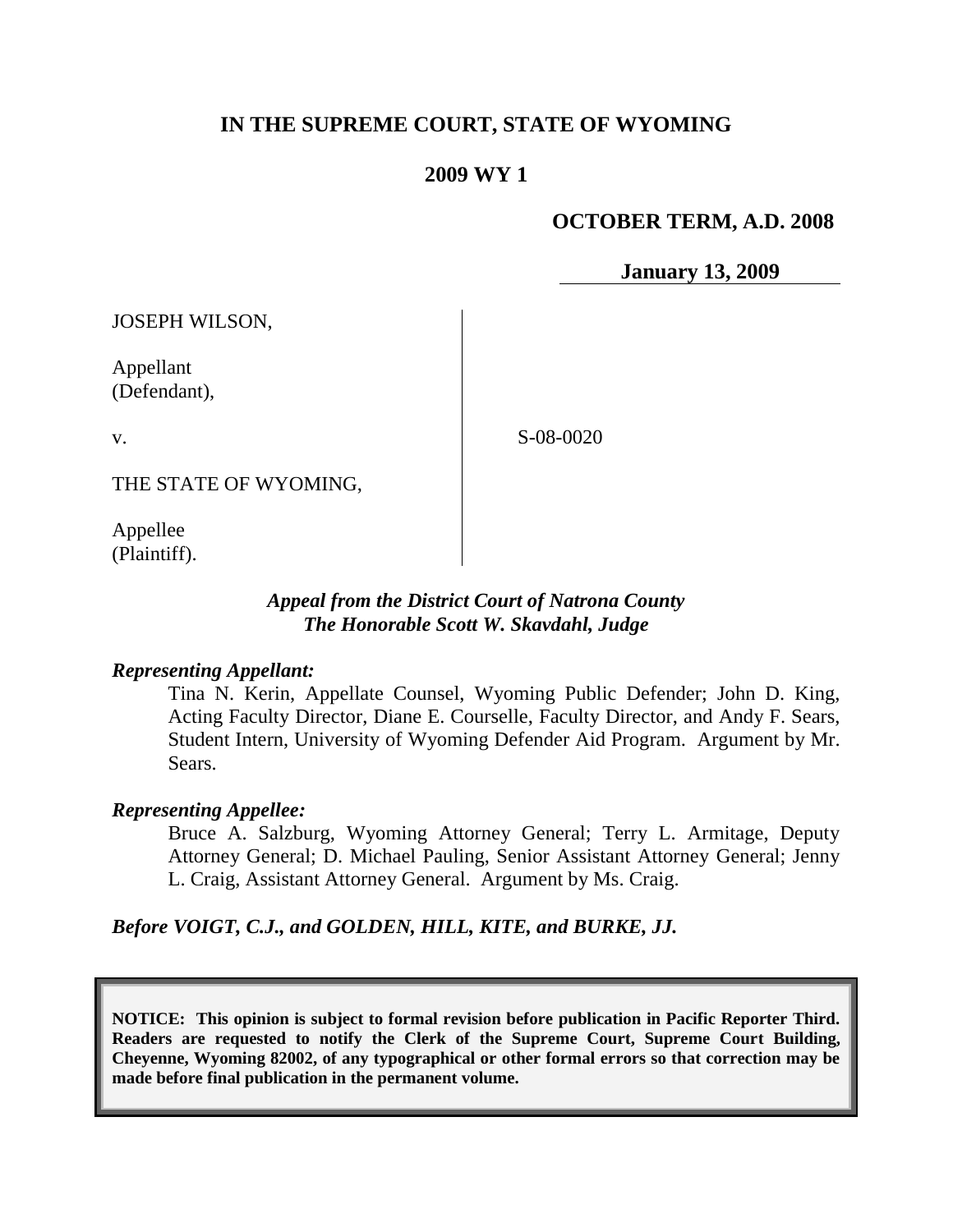### **VOIGT, Chief Justice.**

 $\overline{a}$ 

[¶1] Appellant, Joseph Wilson, contends that the district court erred when it found that a police officer's use of a patrol car computer to search for outstanding warrants did not constitute a search and/or seizure. Appellant also argues that the district court erred when it declined to find a search of Appellant's person unconstitutional because the evidence did not support a finding that police used excessive force during the encounter.

### **ISSUES**

[¶2] 1. Did the district court err when it determined that a warrant check is not a search or a seizure and therefore does not trigger the protection of the Fourth Amendment of the United States Constitution or of Article I, Section 4 of the Wyoming Constitution?

2. Did the district court err when it declined to find the search of Appellant's person unconstitutional because the evidence presented did not support a determination that officers used excessive force during the encounter?

## **FACTS**

[¶3] Appellant was walking down the street when Officer Ben Baedke of the Casper Police Department stopped him and initiated a conversation. Officer Baedke, who remained seated in his patrol car, asked for Appellant's name. Appellant gave his first name, but the officer looked at him "expecting a little bit more -- something a little bit more specific," and Appellant provided his full name. Officer Baedke used the computer in his car to run a warrant check on Appellant while they talked. The computer search returned an outstanding warrant in Appellant's name and Officer Baedke confirmed that the picture attached to the warrant was of Appellant.

[¶4] Officer Baedke radioed for backup and for confirmation of the warrant. He got out of his car, approached Appellant, and informed him that there was a warrant for his arrest. After dispatch confirmed the warrant, Officer Baedke and Officer Walters, who had responded as backup, placed Appellant under arrest. Officer Baedke handcuffed Appellant and performed a search of Appellant's person incident to arrest, finding a counterbalance weight<sup>1</sup> in Appellant's pants pocket. Officer Baedke then requested that Appellant open his hand, which was clenched. Appellant responded that he did not understand why he had to open his hand, at which point Officer Walters unholstered his TASER, removed the cartridge, and held the TASER to Appellant's neck. Officer Baedke ordered Appellant to open his hand and informed him that the officers would deploy the TASER if he did not comply. Approximately three seconds later, Officer Walters deployed the TASER and Appellant fell to the ground, injuring his head by

<sup>&</sup>lt;sup>1</sup> Officer Baedke testified that the presence of such a weight could be related to drug use.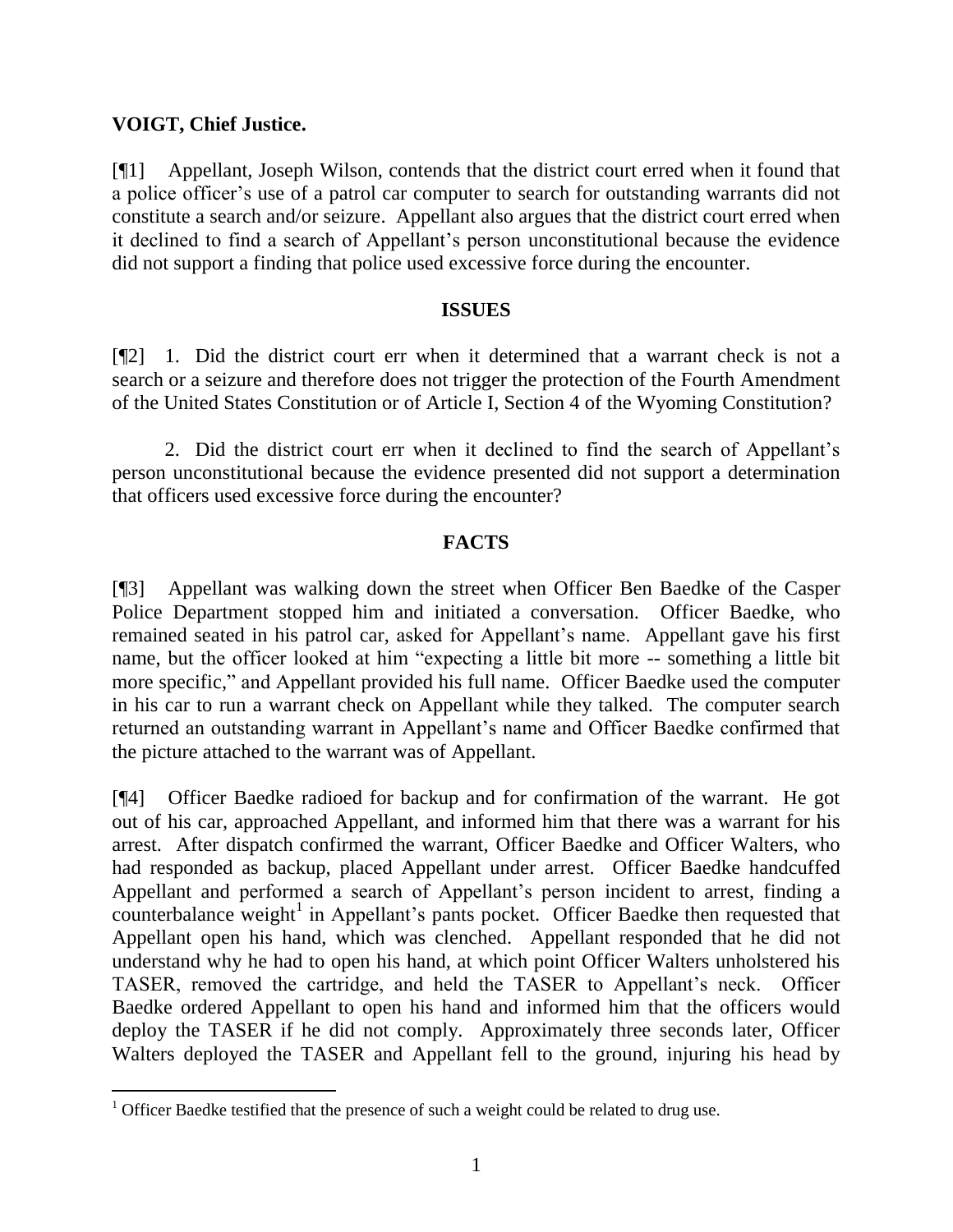striking it on the pavement. When ordered by the officers again to open his hand, Appellant said "I dropped it!" The officers helped Appellant up and found three baggies of a crystalline substance, later confirmed to be methamphetamine, on the ground where Appellant had fallen. The officers transported Appellant to the hospital where he was checked for serious injury, treated, and released.

### **STANDARD OF REVIEW**

[¶5] Findings on factual issues made by the district court considering a motion to suppress are not disturbed on appeal unless they are clearly erroneous. Since the district court conducts the hearing on the motion to suppress and has the opportunity to assess the credibility of the witnesses, weigh the evidence, and make the necessary inferences, deductions, and conclusions, evidence is viewed in the light most favorable to the district court's determination. The issue of law, whether an unreasonable search or seizure has occurred in violation of constitutional rights, is reviewed de novo.

*Holman v. State*, 2008 WY 54, ¶ 8, 183 P.3d 368, 371 (Wyo. 2008) (quoting *Grant v. State*, 2004 WY 45, ¶ 10, 88 P.3d 1016, 1018 (Wyo. 2004)) (citations omitted).

### **DISCUSSION**

[¶6] Appellant contends that officers violated his constitutional right to be free from unreasonable search and/or seizure during the encounter that led to his arrest. He first attacks Officer Baedke's warrant check by contending that his initial contact with Officer Baedke was a seizure and that reasonable suspicion of criminal activity was required to support Officer Baedke's actions. Appellant then argues that the warrant check itself was a search and that Officer Baedke had to have reasonable suspicion of criminal activity or Appellant's consent to run the warrant check. Finally, Appellant asserts that the search of his person was rendered unreasonable when officers used excessive force by deploying a TASER to get him to open his closed hand during the arrest, and that the district court should have suppressed evidence collected as a result of that excessive use of force.

### *Seizure: Initial Contact*

[¶7] Appellant claims that he was seized for the purposes of the Fourth Amendment of the United States Constitution or of Article I, Section 4 of the Wyoming Constitution when Officer Baedke stopped him on the street and asked for his name. We have described the three levels of contact between police and citizens as follows: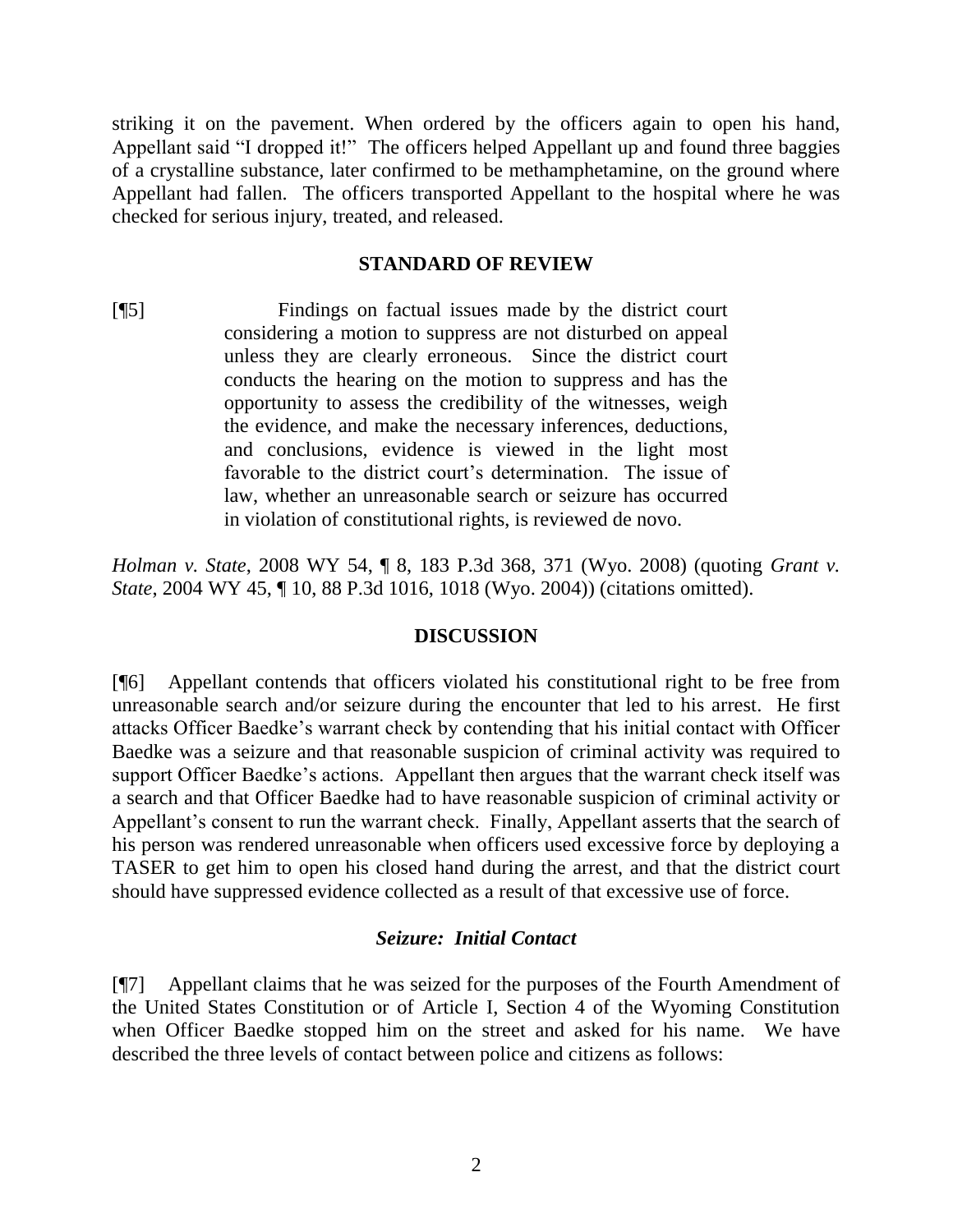The most intrusive encounter, an arrest, requires justification by probable cause to believe that a person has committed or is committing a crime. The investigatory stop represents a seizure which invokes Fourth Amendment safeguards, but, by its less intrusive character, requires only the presence of specific and articulable facts and rational inferences which give rise to a reasonable suspicion that a person has committed or may be committing a crime. The least intrusive police-citizen contact, a consensual encounter, involves no restraint of liberty and elicits the citizen's voluntary cooperation with non-coercive questioning.

*Wilson v. State*, 874 P.2d 215, 220 (Wyo. 1994) (citations omitted). Under both the federal and the Wyoming state constitutions, a person has been seized "only if, in view of all of the circumstances surrounding the incident, a reasonable person would have believed that he was not free to leave." *Id*. (quoting *United States v. Mendenhall*, 446 U.S. 544, 554-55, 100 S.Ct. 1870, 1877, 64 L.Ed.2d 497 (1980)). We have already determined that "[a] request for identification is not, by itself, a seizure." *Id*. at 222. In *Wilson*, we found that a consensual encounter with police remained consensual when a police officer requested identification and ran a computerized warrant check using that information. *Id*. We found that a seizure occurred in that case only after the citizen complied with the officer's order not to leave while the check was being completed. *Id*. at 223.

[¶8] Unlike in *Wilson*, Appellant in this case was never instructed not to leave. Officer Baedke ran the warrant check while engaged in casual conversation with Appellant, and the patrol car's computer returned the results in three to five seconds. Officer Baedke made no show of authority that would have caused a reasonable person to believe he could not leave the scene. Appellant claims that the fact that Officer Baedke hesitated and looked at Appellant expectantly when Appellant only provided his first name was sufficient to convert the encounter from a consensual interaction to a stop requiring reasonable suspicion of criminal activity. We are not prepared to find, in the absence of any other aggravating factor, that a mere expectant look can constitute detention for the purposes of the Fourth Amendment of the United States Constitution or Article I, Section 4 of the Wyoming Constitution.

### *Search: Warrant Check*

[¶9] Appellant next argues that the warrant check itself constituted a seizure and that Officer Baedke was required to have either reasonable suspicion of criminal activity or Appellant's consent in order to carry out such a check. In *Meek v. State*, 2002 WY 1, ¶ 11, 37 P.3d 1279, 1283 (Wyo. 2002), however, we stated, "we fail to see how requesting an NCIC check alone could implicate Mr. Meek's constitutional rights." The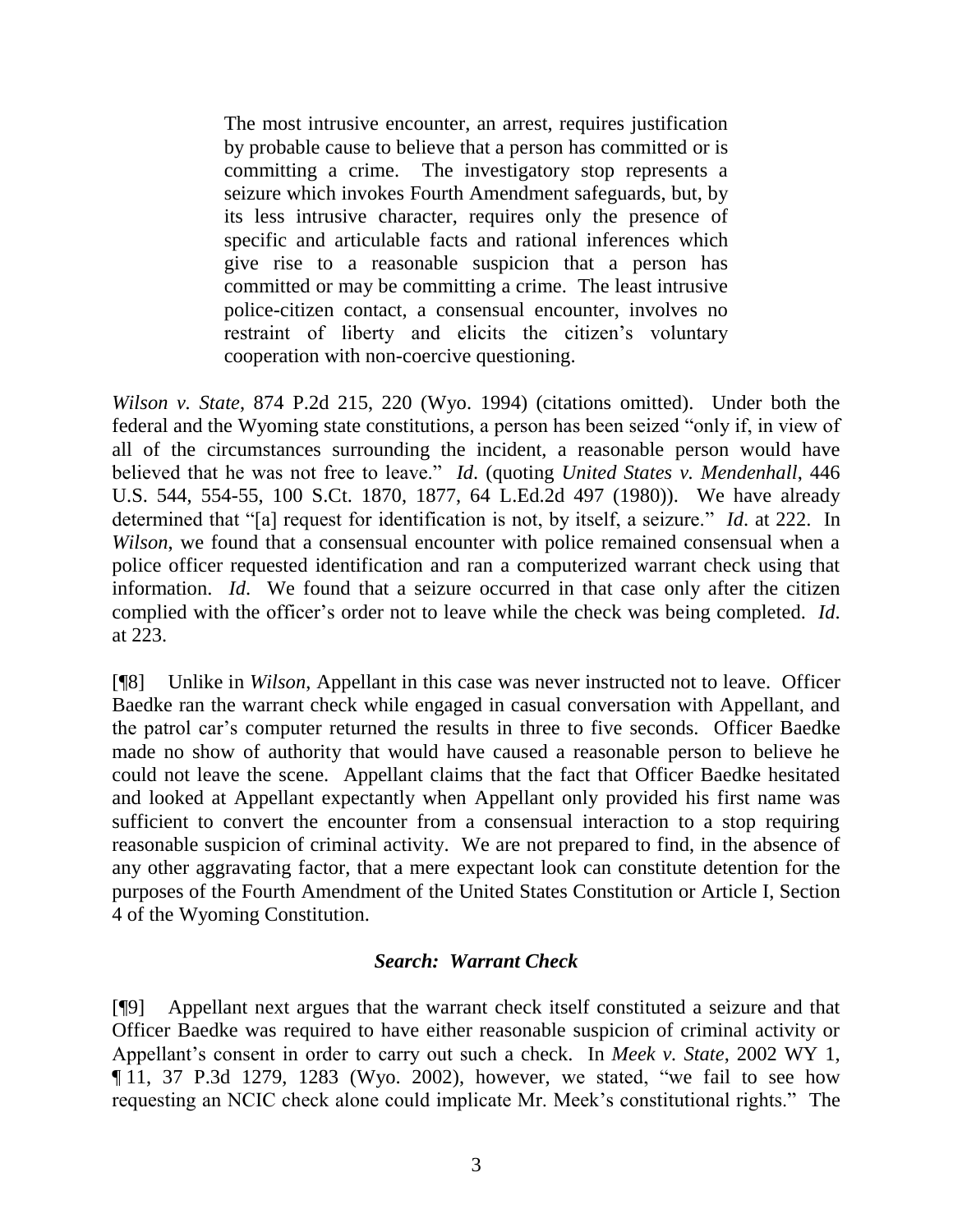officer in Meek ran an NCIC check on a car Mr. Meek was driving and stopped Mr. Meek based on the result of that search. *Id*. at ¶ 3, 37 P.3d at 1281. In that case, we emphasized that "the officer in the instant case did not conduct a limited seizure or impose any restriction on Mr. Meek's freedom to leave while waiting for the NCIC check to be completed." *Id*. at ¶ 10, 37 P.3d at 1283. The situation is the same here. As we found above, Appellant was engaged in a consensual conversation with the officer when the warrant check was conducted. The search was complete within seconds and Appellant was in no way detained or restricted while the officer checked police department records to determine whether Appellant had any outstanding warrants. $2$ 

## *Suppression: Excessive Use of Force*

[¶10] Appellant also asks this Court to find that the district court should have granted his motion to suppress evidence because the officers used excessive force in obtaining that evidence. In *Roose v. State*, 759 P.2d 478 (Wyo. 1988), we discussed the application of the exclusionary rule<sup>3</sup> in the context of excessive use of force. In *Roose*, based on the totality of the circumstances surrounding the arrest, we found that officers did not use excessive force when they shot a suspect who was not complying with police orders and whose actions would have caused a reasonable police officer to believe he might be reaching for a weapon. *Id*. at 484. In the present case, we find that the district court acted appropriately because the evidence presented would not have allowed the court to reach the conclusion that officers used excessive force under the circumstances.

[¶11] A review of the record indicates that the district court had almost no evidence before it that would have allowed it to conclude that the force used by officers in this case was excessive under the circumstances. The suppression hearing transcript shows that Officer Baedke was the only witness. Officer Baedke testified that he was trained in the use of the TASER and that he had been trained to aim for "central body mass" when deploying the weapon. However, there was no testimony about the reason for such a rule, or whether using a TASER on Appellant's neck increased the risk of harm to Appellant. Officer Baedke was also unable to give competent testimony with respect to the use of force continuum. Defense counsel attempted to elicit testimony from Officer Baedke about the possible danger of deploying a TASER in the neck area, but Officer Baedke did not have the personal knowledge or expertise to answer such complex medical questions. There was no medical testimony. Officer Baedke testified that he did

 $\overline{a}$ 

<sup>&</sup>lt;sup>2</sup> An NCIC check involves the use of the National Criminal Information Center database. Officer Baedke testified that the warrant check in this case involved only the local database. However, that distinction does not change the result of the analysis.

<sup>&</sup>lt;sup>3</sup> We discussed excessive use of force as a due process violation in accordance with U.S. Supreme Court precedent at the time *Roose* was written. *Roose*, 759 P.2d at 484. However, the Court has since determined that the Fourth Amendment is the proper framework for resolution of claims of excessive use of force during a search or seizure. *Graham v. Connor*, 490 U.S. 386, 395, 109 S.Ct. 1865, 1871, 104 L.Ed.2d 443 (1989).